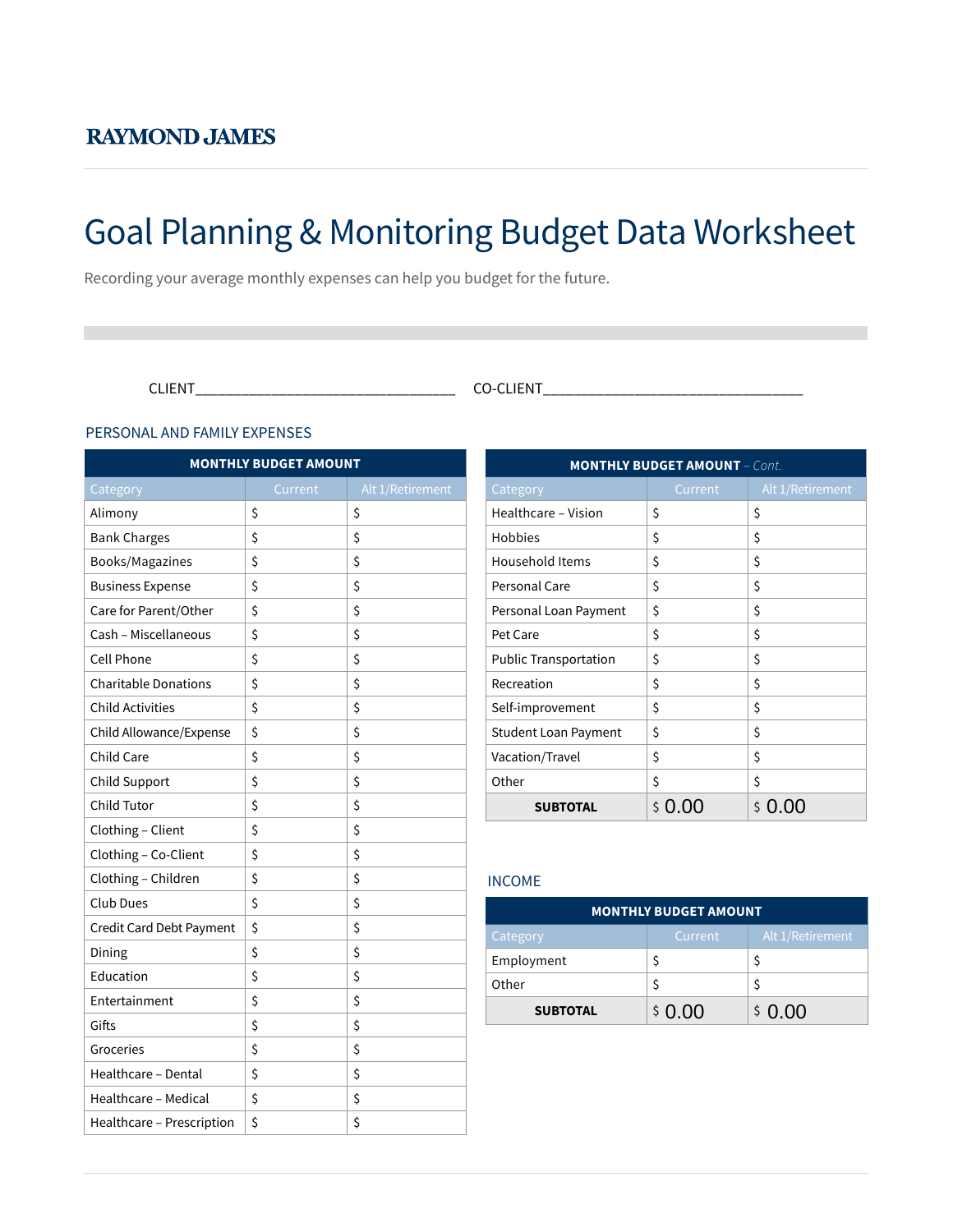#### PERSONAL INSURANCE EXPENSES

| <b>MONTHLY BUDGET AMOUNT</b> |         |                     |  |  |
|------------------------------|---------|---------------------|--|--|
| Category                     | Current | Alt 1/Retirement    |  |  |
| Disability for Client        | \$      | \$                  |  |  |
| Disability for Co-Client     | \$      | \$                  |  |  |
| Life for Client              | \$      | \$                  |  |  |
| Life for Co-Client           | \$      | \$                  |  |  |
| Long-term Care for Client    | \$      | \$                  |  |  |
| Long-term Care for Co-Client | \$      | \$                  |  |  |
| <b>Medical for Client</b>    | \$      | \$                  |  |  |
| Medical for Co-Client        | \$      | \$                  |  |  |
| Umbrella Liability           | \$      | \$                  |  |  |
| Other                        | \$      | \$                  |  |  |
| <b>SUBTOTAL</b>              | Ś       | \$<br>$\cup$ $\cup$ |  |  |

#### TAXES

| <b>MONTHLY BUDGET AMOUNT</b> |           |                  |  |  |
|------------------------------|-----------|------------------|--|--|
| Category                     | Current   | Alt 1/Retirement |  |  |
| Client FICA                  | \$        | \$               |  |  |
| Client Medicare              | \$        | \$               |  |  |
| Co-Client FICA               | \$        | \$               |  |  |
| Co-Client Medicare           | \$        | \$               |  |  |
| Federal Income               | \$        | \$               |  |  |
| State Income                 | \$        | \$               |  |  |
| Local Income                 | \$        | \$               |  |  |
| Other                        | \$        | \$               |  |  |
| <b>SUBTOTAL</b>              | 0.00<br>Ś | 0.OO<br>Ś.       |  |  |

# HOME EXPENSES

| Umbrella Liability         | \$                           | \$               | <b>SUBTOTAL</b>         | \$0.00                                       | \$0.00   |
|----------------------------|------------------------------|------------------|-------------------------|----------------------------------------------|----------|
| Other                      | Ś.                           | Ś.               |                         |                                              |          |
| <b>SUBTOTAL</b>            | \$0.00                       | \$0.00           |                         |                                              |          |
|                            |                              |                  |                         |                                              |          |
| <b>HOME EXPENSES</b>       |                              |                  | <b>VEHICLE EXPENSES</b> |                                              |          |
|                            | <b>MONTHLY BUDGET AMOUNT</b> |                  |                         | <b>MONTHLY BUDGET AMOUNT</b>                 |          |
| Category                   | Current                      | Alt 1/Retirement | Category                | Current                                      | Alt 1/Re |
| First Mortgage             | \$                           | \$               | Loan Payment            | \$                                           | \$       |
| Second Mortgage            | \$                           | \$               | Lease Payment           | \$                                           | \$       |
| <b>Equity Line</b>         | \$                           | \$               | Insurance               | \$                                           | \$       |
| Real Estate Tax            | \$                           | \$               | Personal Property Tax   | \$                                           | \$       |
| Rent                       | \$                           | \$               | Fuel                    | \$                                           | \$       |
| Homeowner's Insurance      | \$                           | \$               | Repairs/Maintenance     | \$                                           | \$       |
| <b>Association Fees</b>    | \$                           | \$               | Parking/Tolls           | \$                                           | \$       |
| Electricity                | \$                           | \$               | Docking/Storage         | \$                                           | \$       |
| Gas/Oil                    | \$                           | \$               | Other                   | \$                                           | \$       |
| Trash Pickup               | \$                           | \$               | <b>SUBTOTAL</b>         | \$0.00                                       | \$0.00   |
| Water/Sewer                | \$                           | \$               |                         |                                              |          |
| Cable/Satellite TV         | \$                           | \$               |                         |                                              |          |
| Internet                   | \$                           | \$               |                         |                                              |          |
| Telephone (landline)       | \$                           | \$               |                         |                                              |          |
| Lawn Care                  | \$                           | \$               |                         |                                              |          |
| Maintenance - Major Repair | \$                           | \$               |                         |                                              |          |
| Maintenance - Regular      | \$                           | \$               |                         |                                              |          |
| Furniture                  | \$                           | \$               |                         |                                              |          |
| Household Help             | \$                           | \$               |                         |                                              |          |
| Other                      | \$                           | \$               |                         |                                              |          |
| <b>SUBTOTAL</b>            | \$0.00                       | \$0.00           | $\sim$                  | $\mathbf{A}$ is $\mathbf{A}$ in $\mathbf{A}$ |          |
|                            |                              |                  | $\sim$                  |                                              |          |

## VEHICLE EXPENSES

| <b>MONTHLY BUDGET AMOUNT</b> |         |                  |  |  |
|------------------------------|---------|------------------|--|--|
| Category                     | Current | Alt 1/Retirement |  |  |
| Loan Payment                 | \$      | \$               |  |  |
| Lease Payment                | \$      | \$               |  |  |
| Insurance                    | \$      | \$               |  |  |
| Personal Property Tax        | \$      | \$               |  |  |
| Fuel                         | \$      | \$               |  |  |
| Repairs/Maintenance          | \$      | \$               |  |  |
| Parking/Tolls                | \$      | \$               |  |  |
| Docking/Storage              | \$      | \$               |  |  |
| Other                        | \$      | \$               |  |  |
| <b>SUBTOTAL</b>              |         |                  |  |  |

| <u>.</u>                       | <u>.</u> |        | Current | Alt 1/Retirement |
|--------------------------------|----------|--------|---------|------------------|
| <b>TOTAL EXPENSES</b>          |          | \$0.00 |         | \$0.00           |
| <b>NET INCOME AND EXPENSES</b> |          | \$0.00 |         | \$0.00           |